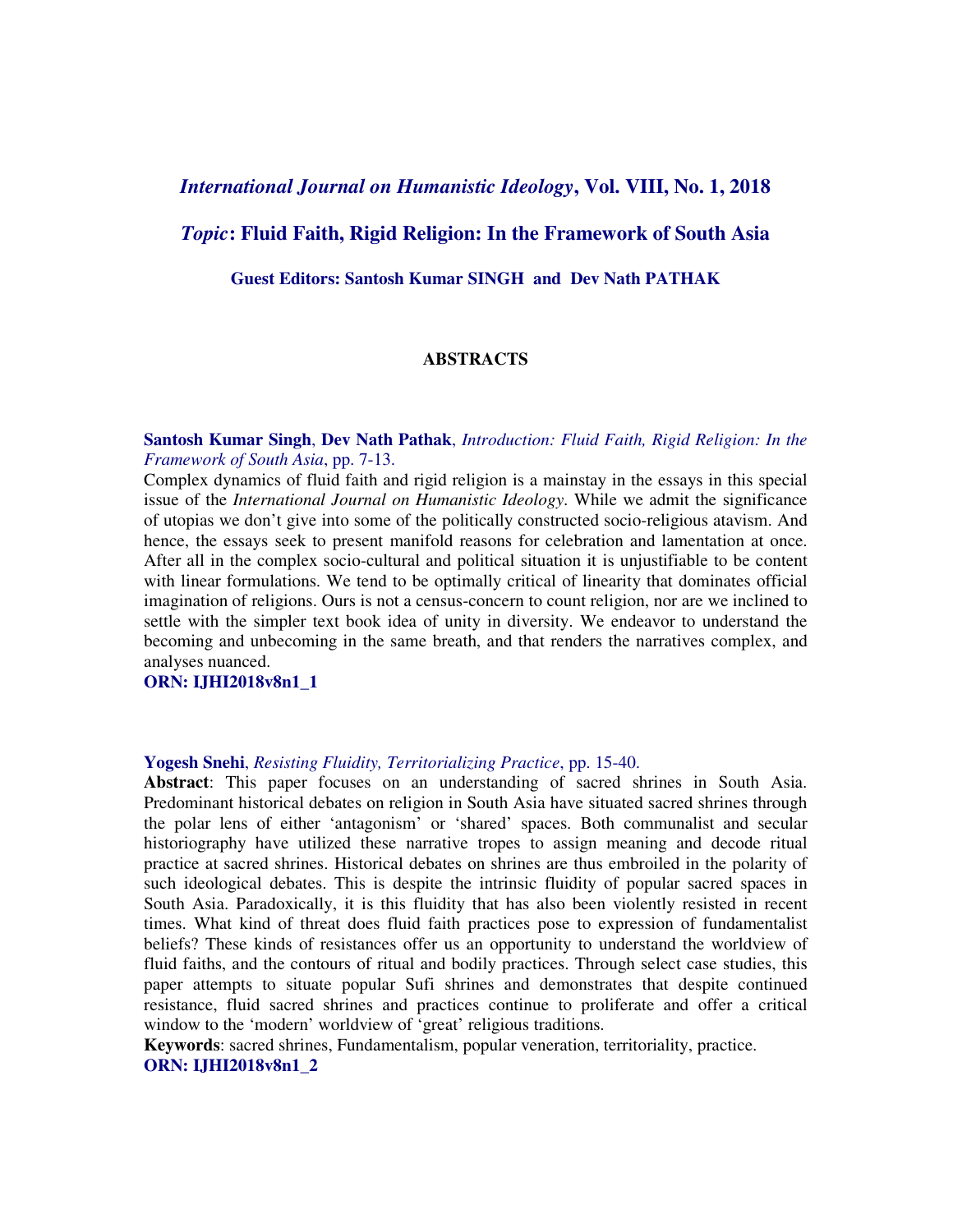### **Ratan Kumar Roy, Dev Nath Pathak**, *In the Land of Lalon: Enigmatic Interface of Religion and Politics in Bangladesh*, pp. 41-62.

**Abstract**: The cultural history of Bangladesh gives prominence to Lalon Shah, the renowned Bengali mystic. The shrine of Lalon attracts pilgrims and religious tourists. The mystic sang his vision of the world through songs resembling the bardic style and Baul tradition. The poetic imagination depicted a worldview critical of religious chauvinism, Islamic as well as Hindu. Lalon may have joined the official Bangladeshi heritage value today. But the contradictions that the mystic-singer faced in the colonial times have not disappeared. Even though the Liberation War promised a unity of all Bengali speaking populace in the former Eastern Pakistan, there were prominent quarters of support to the Pakistani army on the religious grounds. The famous Shabag mobilization, with its precursor and aftermath, underlined that the War criminals, the Bangladeshi supporters of Pakistan, shall be punished. The state did respond to it. But the responses are well within the pale of contradictions. The state in Bangladesh can afford to ignore the importance of ever more aggressive Jamaat-e-Islam.

 While the textbook celebration of unity and diversity may count various religious minorities, such as Hindus and Buddhists, along with the majority of Muslims, as amicably coexistent in Bangladesh, one cannot deny the presence of contradictions. Far from the realization of the Lalon's dream of an awakened spiritual self, Bangladesh today is inclined to the ideology of religious majoritarianism.

This essay seeks to delve into the details of the contradictions, spanning historical trajectory, starting from the time of Lalon Shah, the Liberation War, to clarion call for the punishment of the war criminals in the wake of the Shahbag. The objective is to understand the possibility and limits of dealing with the interface of religion and politics in Bangladesh. The essay in implication revisits the idea of secularism in the context of Bangladesh, asking: Was Bangladesh ever secular?

**Keywords**: Secularism, Bangladesh, Islamic, Lalon Shah, Shahbag, Baul tradition. **ORN: IJHI2018v8n1\_3** 

## **Shiva Rijal**, *Rituals, State and Legitimacy: A Study in the Context of Political Power Shifts in Nepal,* pp. 63-77.

**Abstract**: Culturally significant rituals whether they are conducted in Kumari Ghar (abode of the virgin goddess) of Kathmandu or in Ram Janaki Mandir of Janakpur among others, offer roles for the state head of Nepal to perform. With the 2006 peoples' uprising leading to the declaration of Nepal as a republican state in 2008, such rituals have become sites of contestation for legitimacy between the former king and the president. The first president of the Republic of Nepal, a Madhesi intellectual and the erstwhile senior Nepali statesman, Dr. Ram Baran Yadav, and the second president Ms. Bidhya Devi Bhandari, a widow of the late Communist leader and a senior politician herself, performed rituals that were considered sole prerogatives of the Hindu monarchs for centuries. It is expected of the future Presidents and Prime Ministers to have their own castes, religions and gender in Nepal too. But the fact that rituals need to be given continuity and the state heads need to participate in them for the sake of cultural legitimacy is bound to promote liberal and pragmatic notion of rituals in Nepal. This sociocultural reality of Nepal, the paper argues, demonstrates important facets of rituals that they may not be as strict and closed as they were in religious practices.

**Keywords:** Hindu monarchy, cultural legitimacy, state, religious rituals, moral, Nepali politics.

#### **ORN: IJHI2018v8n1\_4**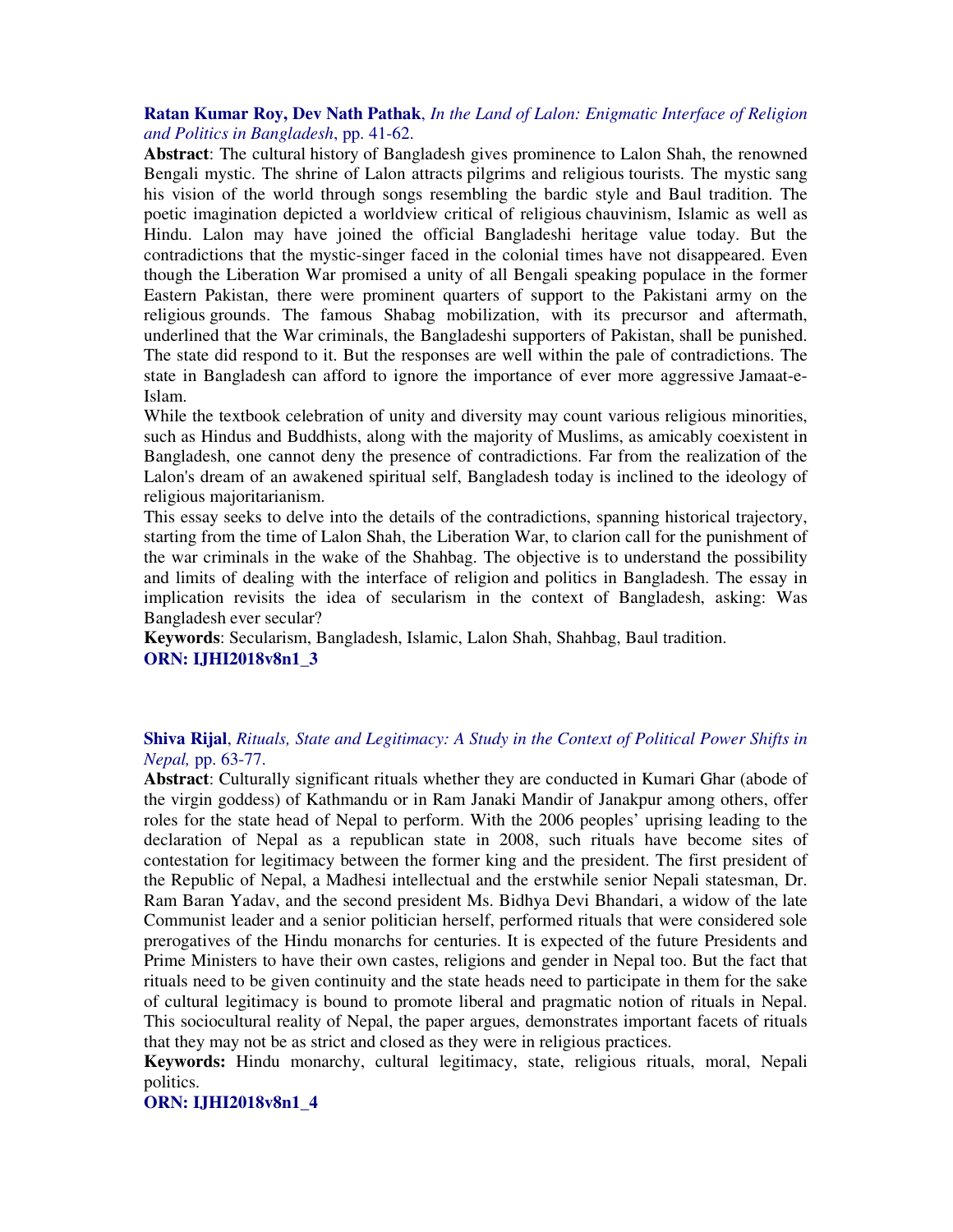**Sheba Saeed**, "Spiritual Begging": The Dichotomy of *Ziyarat* in Pakistan?, pp. 79-103.

**Abstract**: The article is based on years of researching begging in the context of South Asia around locations such as traffic intersections, bazaars and shrines. The central idea that it explores is how the practice of *Ziyarat* (Visitation), a contested ritual journey to the shrines of Saints, is actually a form of begging, albeit, on a spiritual level. It elaborates on the novel concept of *spiritual begging* and the relationship between such supplication in a sacred space and internal poverty using supporting notes from the field participants and illuminates the intra-religious pluralistic conflict which exists within Islam on this practice.

**Keywords**: South Asia, Sufism, Islam, spiritual begging, shrines.

### **ORN: IJHI2018v8n1\_5**

#### **S. Chaminda Padmakumara**, *Minority Perceptions of Majoritarian Religion: Interpreting Symbolism of Sinhala Buddhism in Contemporary Sri Lanka*, pp. 105-116.

**Abstract**: In every religion, devotees often employ religious symbols and adapt them into their own socio-political and cultural spectrums. This religious symbolism has been mostly identified as a surface manifestation of contested socio-political spheres. In the context of Sri Lanka, Buddhism which is nurtured and fortified with its core doctrinal teaching and majoritarian protection is no exception. Therefore, the devotional practices of Buddhism are interwoven with the texture of devotees' daily experience and have very intangible manifestation in everyday life. At an analytical level, these popular practices are subjugated by twofold performative domains. One is the *devotional or conventional symbolism* through which the devotees satisfy their devotional and emotional needs by performing various ceremonial and ritual acts. The other is *radical or contemporary symbolism* which manifests a certain religious identity for Buddhists while distinguishing themselves from other religious and ethnic entities. The devotional symbolism largely connected with the use of symbolic objects like Buddhist flag, *Dhamma Chakka*, images of Buddha and his disciples, secret *Bodhi* tree and other audio-visual icons for fulfilling devotional needs. In contrast to the basic rounds of rituals and ceremonies of devotional symbolism in Buddhism, radical symbolism is exposed to a more politicized domain where the conventional Buddhist symbols are being politically reinterpreted and utilized for certain political identity formation. In this line of thoughts, it is evident that contemporary Buddhism is not only fabricated by such ideological and political manifestations but also conceive an active role in politics in Sri Lanka. This turn has significantly transformed conventional Buddhist symbolism into more radicalized and self-styled one.

**Keywords**: Popular Buddhism, Devotional Symbolism, Radical Symbolism, Sinhala Buddhist Ideology.

## **ORN: IJHI2018v8n1\_6**

**Bidhan Chandra Dash**, *Faith, Fluidity and Famine: Mahima Movement and the Subversive Subaltern Politics*, pp. 117-145.

**Abstract**: This paper argues for an understanding of religion as contested 'terrain of the political', where dominance and subversion enter a game of transcendence. While the hegemonic religions attempt to manufacture consent, the fluid faiths of the marginalized emerge as a discursive critique and subversive politics. "Mahima Alekh Dharma", one of the most fascinating and intriguing religious movements of contemporary eastern India, emerged in the late nineteenth century from the womb of a devastating famine. The rebellious religious